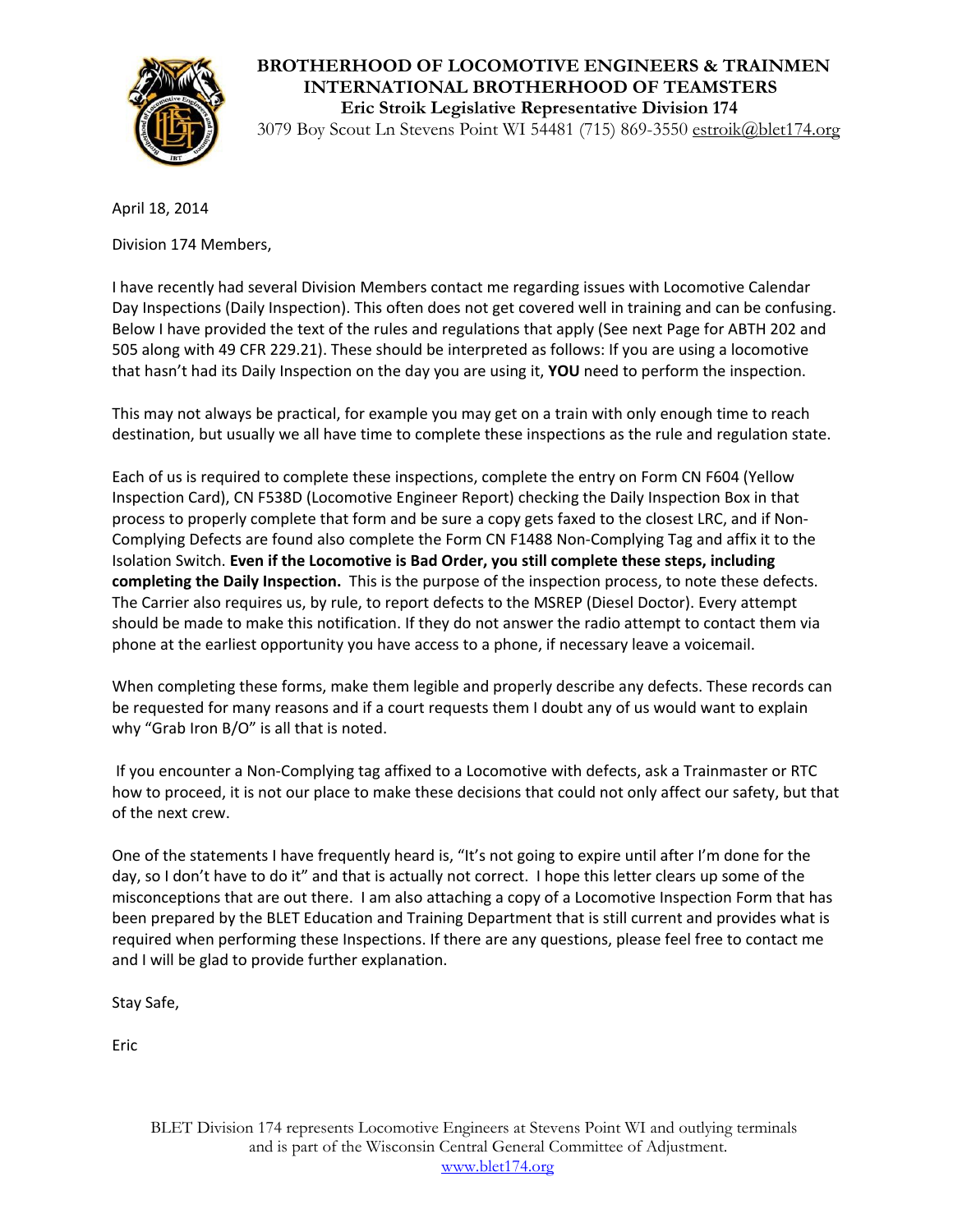## **Airbrake and Train Handling Rules:**

#### **202. Daily Locomotive Inspections.**

Every locomotive in service must be inspected each calendar day between 0001 and 2359 hours. When first taking charge of a locomotive, if found to be out of date, it must be inspected before using.

• On run through locomotive consists, the Daily Inspection form on the controlling locomotive may be used to determine the inspection date for all of the locomotives in the consist. However, when train or job is stopped or delayed, the other units in the consist are to be checked.

• If a locomotive is due inspection in the calendar day an engineer operates the locomotive, the engineer will do the Daily Inspection before going off duty or before the Daily Inspection is overdue (2359 hours), whichever occurs first.

When a Daily Locomotive Inspection is required, write the location, time, date, and signature of inspector on Form CN F604. On foreign locomotives, the inspection form of the foreign road may be used in lieu of CN Record of Last Inspection.

A Locomotive Engineer Report (CN F538D) must also be filled out for each locomotive inspected and left on locomotive for which the form was completed and a copy of the CN F538D must be faxed to the closest LRC from your tie up location prior to going off duty.

#### **505. Moving and Tagging Defective Equipment**

Notify the RTC immediately for all on-line instances of bad order cars. Defective equipment may be moved from the location where the defect was first discovered to the nearest location where necessary repairs can be performed. It cannot be moved from a location where the train is required to receive a Class I brake test. Before moving the equipment, place a tag on both sides of freight cars, attached to the brake cylinder release valve (bleed rod). For defective locomotives, place a tagor card in the cab of the locomotive. The tag or card must contain the following information:

- 1. Initials and number of the car or locomotive
- 2. Name of the inspecting railroad (CN).
- 3. Name and job title of the person finding the defect.
- 4. The inspection location and date.
- 5. The type of defect.
- 6. Description of any movement restrictions.
- 7. Destination where the equipment will be repaired, and
- 8. The signature of the person reporting the defective condition.

The tag or card must remain on the defective equipment until the necessary repairs have been made. When it is removed, the date, location, reason for its removal, and signature of the person who removed it, must be placed on the tag.

Except for cars or locomotives with the brakes cut out enroute, a qualified person must determine that it is safe to move the car or locomotive and the maximum safe speed and any other restrictions necessary.

### **49 CFR 229.21 Daily Inspection.**

(a) Except for MU locomotives, each locomotive in use shall be inspected at least once during each calendar day. A written report of the inspection shall be made. This report shall contain the name of the carrier; the initials and number of the locomotive; the place, date and time of the inspection; a description of the non-complying conditions disclosed by the inspection; and the signature of the employee making the inspection. Except as provided in §§229.9, 229.137, and 229.139, any conditions that constitute noncompliance with any requirement of this part shall be repaired before the locomotive is used. Except with respect to conditions that do not comply with §229.137 or §229.139, a notation shall be made on the report indicating the nature of the repairs that have been made. Repairs made for conditions that do not comply with §229.137 or §229.139 may be noted on the report, or in electronic form. The person making the repairs shall sign the report. The report shall be filed and retained for at least 92 days in the office of the carrier at the terminal at which the locomotive is cared for. A record shall be maintained on each locomotive showing the place, date and time of the previous inspection.

(b) Each MU locomotive in use shall be inspected at least once during each calendar day and a written report of the inspection shall be made. This report may be part of a single master report covering an entire group of MU's. If any non-complying conditions are found, a separate, individual report shall be made containing the name of the carrier; the initials and number of the locomotive; the place, date, and time of the inspection; the non-complying conditions found; and the signature of the inspector. Except as provided in §§229.9, 229.137, and 229.139, any conditions that constitute non-compliance with any requirement of this part shall be repaired before the locomotive is used. Except with respect to conditions that do not comply with §229.137 or §229.139, a notation shall be made on the report indicating the nature of the repairs that have been made. Repairs made for conditions that do not comply with §229.137 or §229.139 may be noted on the report, or in electronic form. A notation shall be made on the report indicating the nature of the repairs that have been made. The person making the repairs shall sign the report. The report shall be filed in the office of the carrier at the place where the inspection is made or at one central location and retained for at least 92 days.